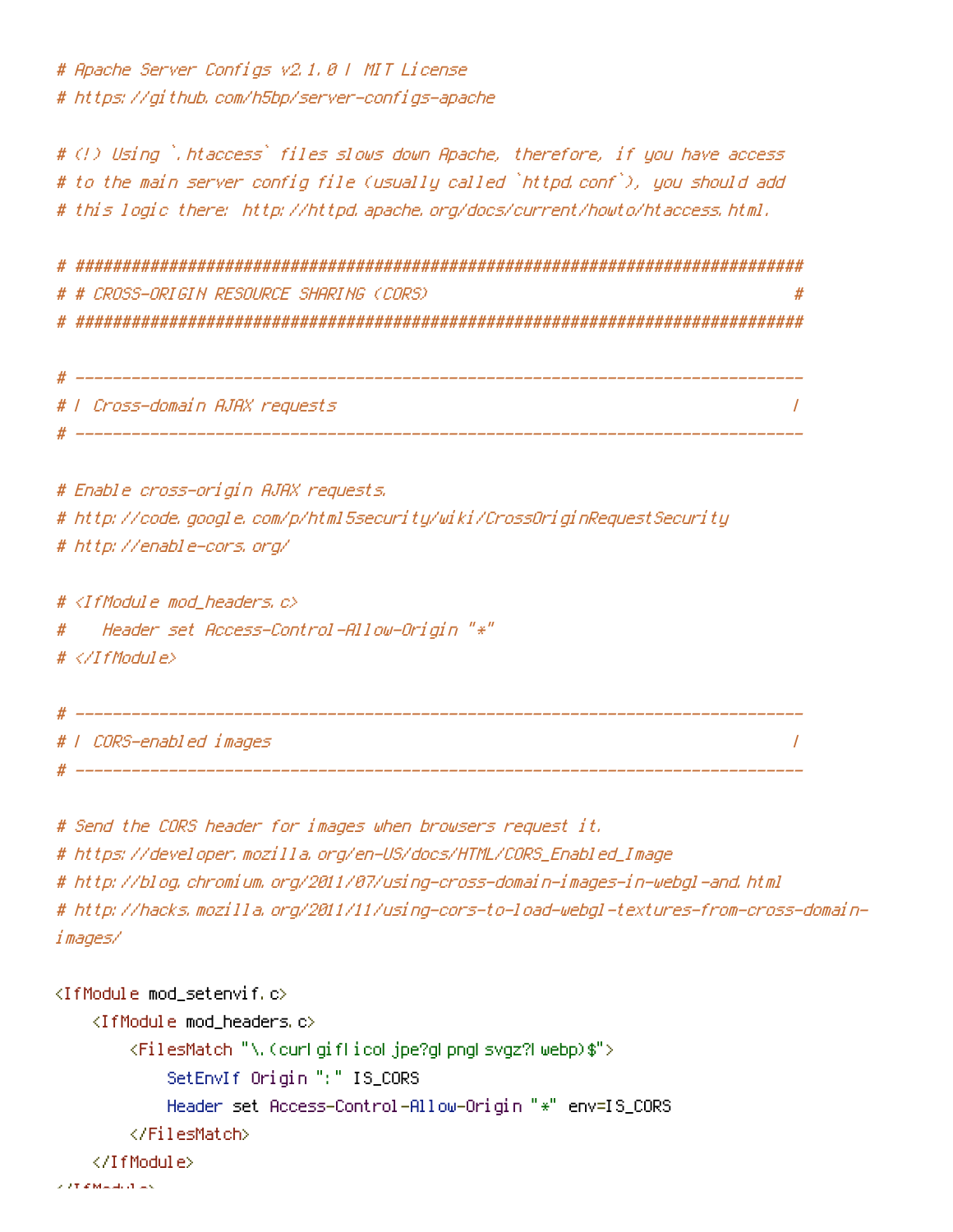| * |                      |
|---|----------------------|
|   | #   Web fonts access |
|   |                      |

# Allow access from all domains for web fonts

```
<IfModule mod_headers.c>
   <FilesMatch "\.(eot|otf|ttc|ttf|woff)$">
      Header set Access-Control-Allow-Origin "*"
   </FilesMatch>
</IfModule>
# ##############################################################################
# # ERRORS #
```
# ##############################################################################

```
# ------------------------------------------------------------------------------
# | 404 error prevention for non-existing redirected folders |
 # ------------------------------------------------------------------------------
```

```
# Prevent Apache from returning a 404 error for a rewrite if a directory
# with the same name does not exist.
# http://httpd.apache.org/docs/current/content-negotiation.html#multiviews
# http://www.webmasterworld.com/apache/3808792.htm
```
Options -MultiViews

| # |                                   |  |
|---|-----------------------------------|--|
|   | #   Custom error messages / pages |  |
|   |                                   |  |

# You can customize what Apache returns to the client in case of an error (see # http://httpd.apache.org/docs/current/mod/core.html#errordocument).

## ErrorDocument 404 /404.html

| # # INTERNET EXPLORER |
|-----------------------|
|                       |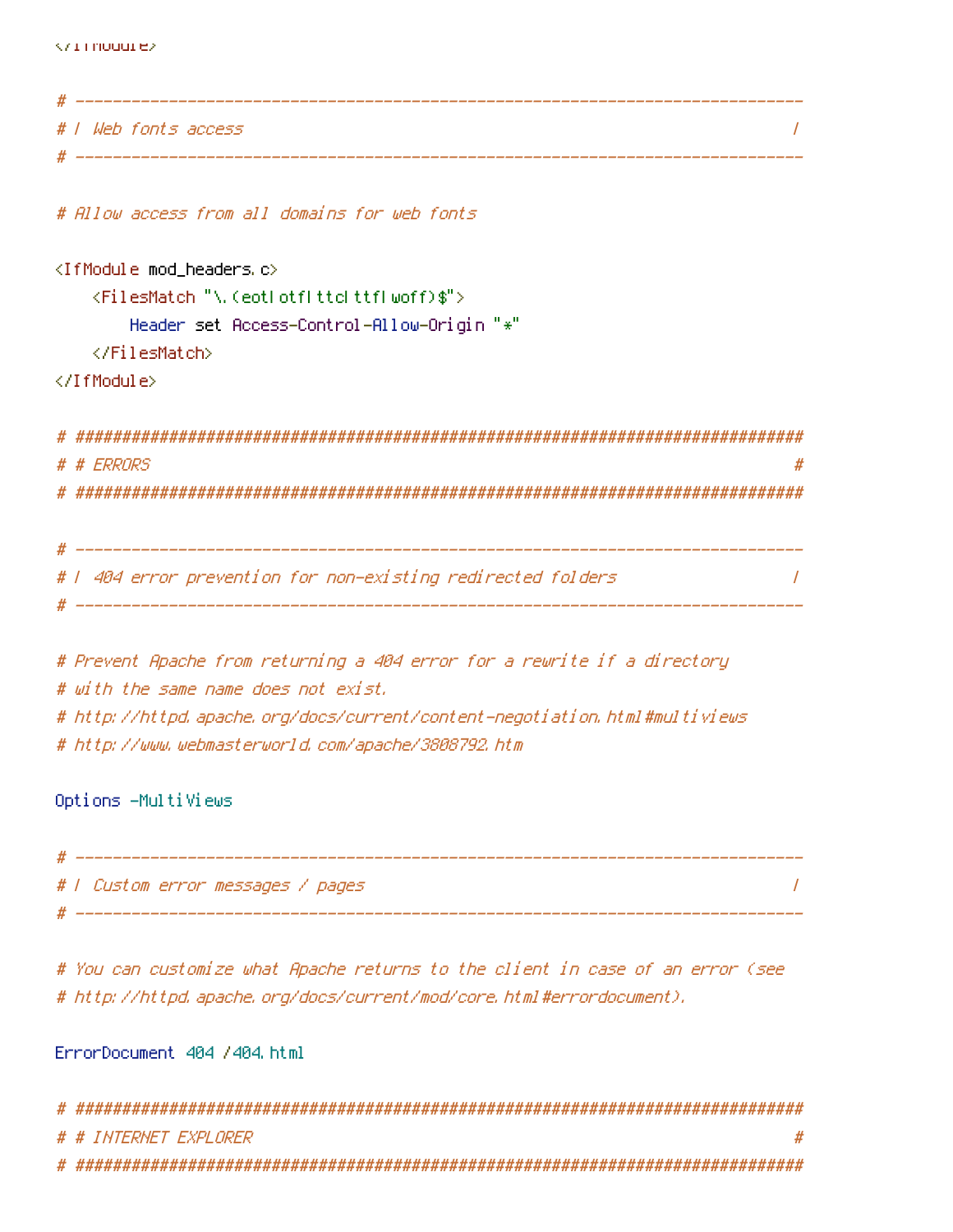# | Better website experience |

# Force IE to render pages in the highest available mode in the various # cases when it may not: http://hsivonen.iki.fi/doctype/ie-mode.pdf.

# ------------------------------------------------------------------------------

<IfModule mod\_headers.c>

Header set X-UA-Compatible "IE=edge"

# `mod\_headers` can't match based on the content-type, however, we only # want to send this header for HTML pages and not for the other resources

# ------------------------------------------------------------------------------

<FilesMatch "\.(appcache|crx|css|cur|eot|gif|htc|ico|jpe?

g| js| m4a| m4v| manifest| mp4| oex| oga| ogg| ogv| opus| otf| pdf| png| safariextz| svgz? |ttf|vcf|webapp|webm|webp|woff|xml|xpi)\$">

Header unset X-UA-Compatible

</FilesMatch>

</IfModule>

# ------------------------------------------------------------------------------ # | Cookie setting from iframes | # ------------------------------------------------------------------------------

# Allow cookies to be set from iframes in IE. # http://msdn.microsoft.com/en-us/library/ms537343.aspx # http://www.w3.org/TR/2000/CR-P3P-20001215/

# <IfModule mod\_headers.c>

# Header set P3P "policyref=\"/w3c/p3p.xml\", CP=\"IDC DSP COR ADM DEVi TAIi PSA PSD IVAi IVDi CONi HIS OUR IND CNT\"" # </IfModule>

| # # MIME TYPES AND ENCODING |
|-----------------------------|
|                             |
|                             |
|                             |

# | Proper MIME types for all files | # ------------------------------------------------------------------------------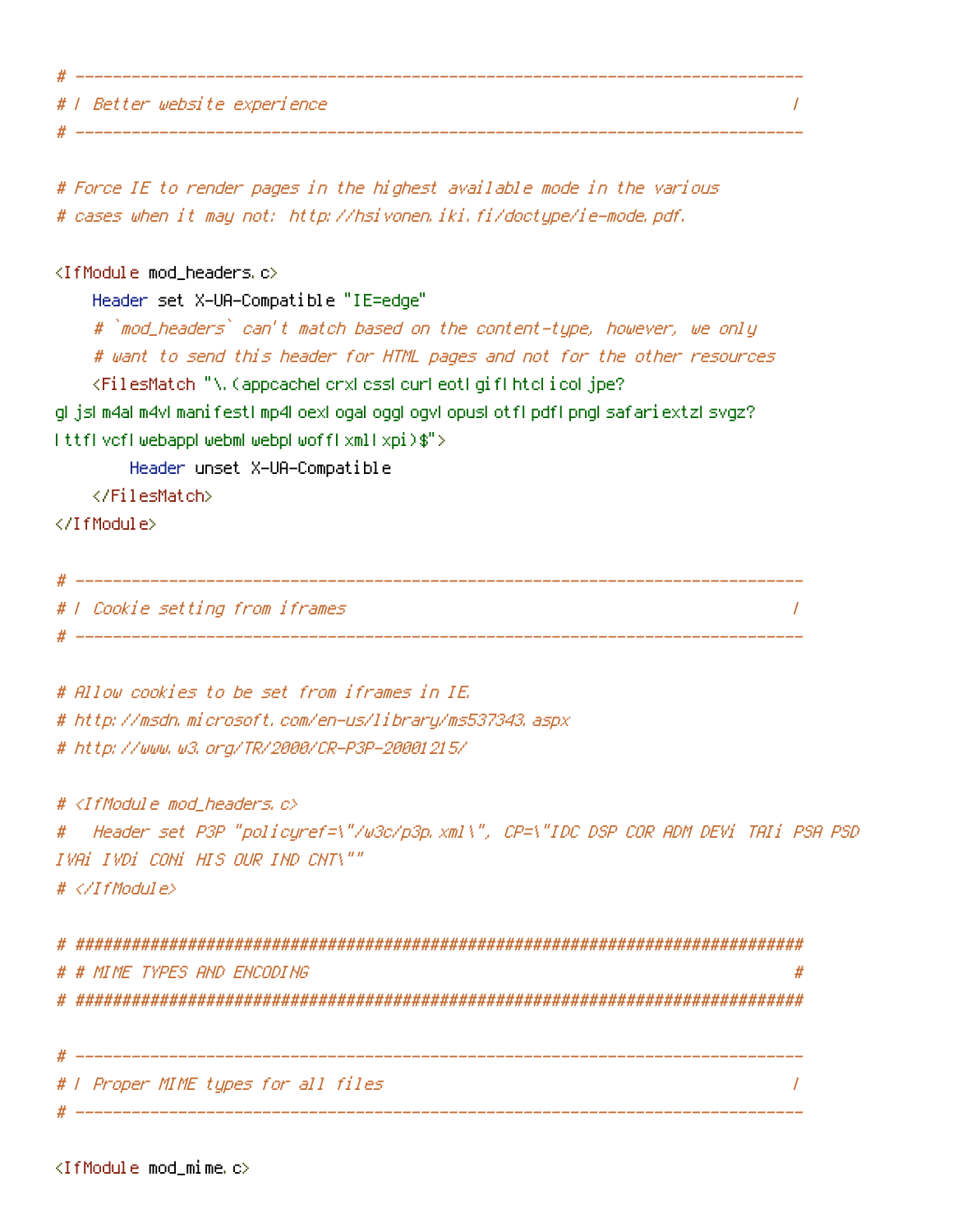| # Audio                                                                |                  |
|------------------------------------------------------------------------|------------------|
| AddType audio/mp4                                                      | m4a f4a f4b      |
| AddType audio/ogg                                                      | oga ogg opus     |
| # Data interchange                                                     |                  |
| AddType application/json                                               | json map         |
| # JavaScript                                                           |                  |
| # Normalize to standard type (it's sniffed in IE anyways):             |                  |
| # http://tools.ietf.org/html/rfc4329#section-7.2                       |                  |
| AddType application/javascript                                         | js               |
| # Video                                                                |                  |
| AddType video/mp4                                                      | f4v f4p m4v mp4  |
| AddType video/ogg                                                      | ogv              |
| AddType video/webm                                                     | webm             |
| AddType video/x-flv                                                    | fl v             |
| # Web fonts                                                            |                  |
| AddType application/font-woff                                          | wof f            |
| AddType application/vnd.ms-fontobject                                  | eot.             |
| # Browsers usually ignore the font MIME types and sniff the content,   |                  |
| # however, Chrome shows a warning if other MIME types are used for the |                  |
| # following fonts.                                                     |                  |
| AddType application/x-font-ttf                                         | tte ttf          |
| AddType font/opentype                                                  | otf              |
| # Make SVGZ fonts work on iPad:                                        |                  |
| # https://twitter.com/FontSquirrel/status/14855840545                  |                  |
| AddType<br>image/svg+xml                                               | svgz             |
| AddEncoding gzip                                                       | <b>SVGZ</b>      |
| # Other                                                                |                  |
| AddType application/octet-stream                                       | safariextz       |
| AddType application/x-chrome-extension                                 | crx.             |
| AddType application/x-opera-extension                                  | oex.             |
| AddType application/x-web-app-manifest+json                            | webapp           |
| AddType application/x-xpinstall                                        | xpi              |
| AddType application/xml                                                | atom rdf rss xml |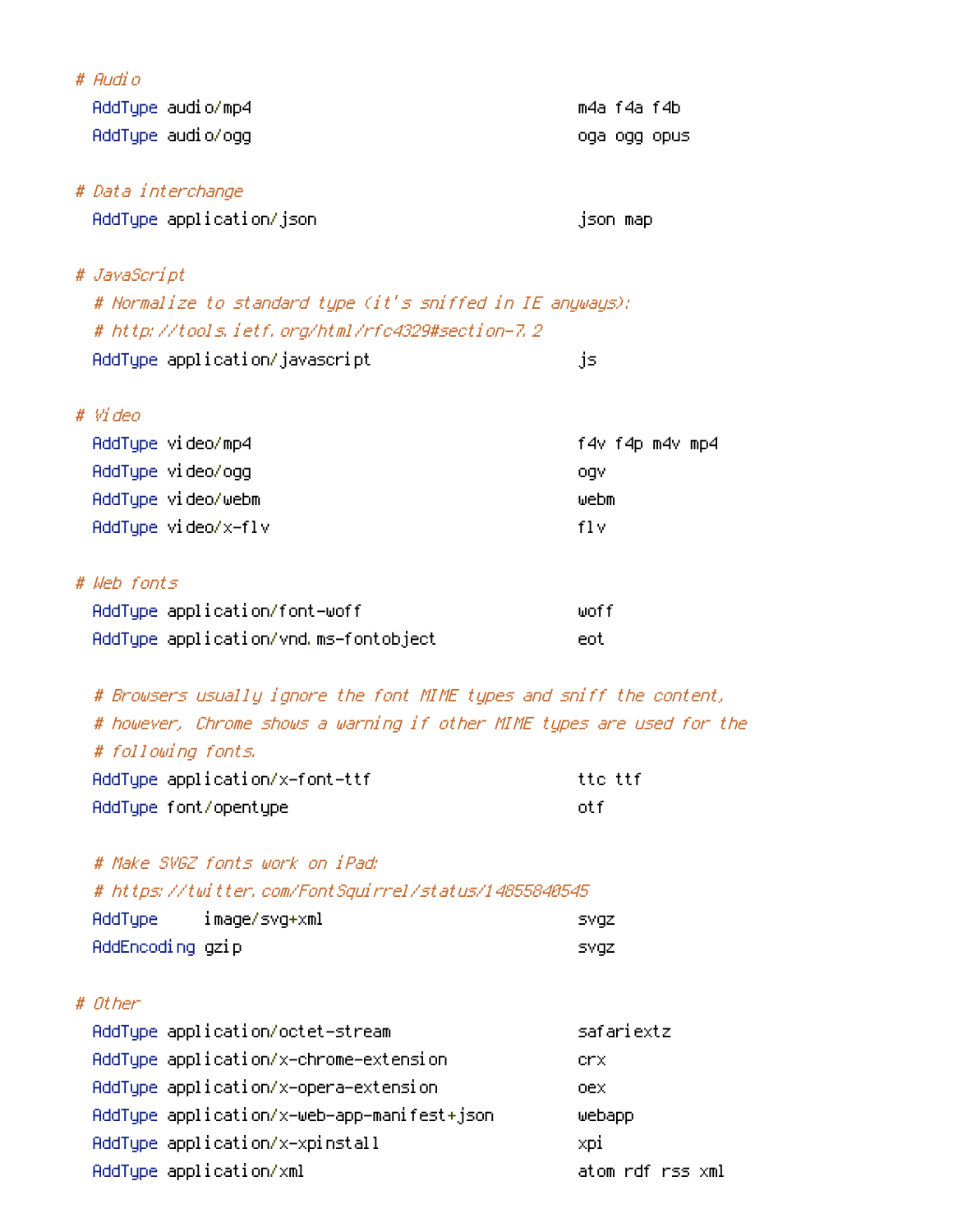| AddType image/webp<br>AddType image/x-icon<br>AddType text/cache-manifest<br>AddType text/vtt<br>AddType text/x-component<br>AddType text/x-vcard      | webp<br>cur<br>appcache manifest<br>vtt<br>htc<br>vefi |
|--------------------------------------------------------------------------------------------------------------------------------------------------------|--------------------------------------------------------|
|                                                                                                                                                        |                                                        |
| #   UTF-8 encoding                                                                                                                                     |                                                        |
| # Use UTF-8 encoding for anything served as `text/html` or `text/plain`.<br>AddDefaultCharset utf-8                                                    |                                                        |
| # Force UTF-8 for certain file formats,<br>$\langle$ IfModule mod mime.c $\rangle$<br>AddCharset utf-8 .atom .css .js .json .rss .vtt .webapp .xml<br> |                                                        |
| # # URL REWRITES                                                                                                                                       |                                                        |
| # / Rewrite engine                                                                                                                                     | $\prime$                                               |

# Turning on the rewrite engine and enabling the `FollowSymLinks` option is # necessary for the following directives to work.

# If your web host doesn't allow the `FollowSymlinks` option, you may need to # comment it out and use `Options +SymLinksIfOwnerMatch` but, be aware of the # performance impact: http://httpd.apache.org/docs/current/misc/perf-tuning.html#symlinks

# Also, some cloud hosting services require `RewriteBase` to be set: # http://www.rackspace.com/knowledge\_center/frequently-asked-question/why-is-mod-rewritenot-working-on-my-site

<IfModule mod\_rewrite.c>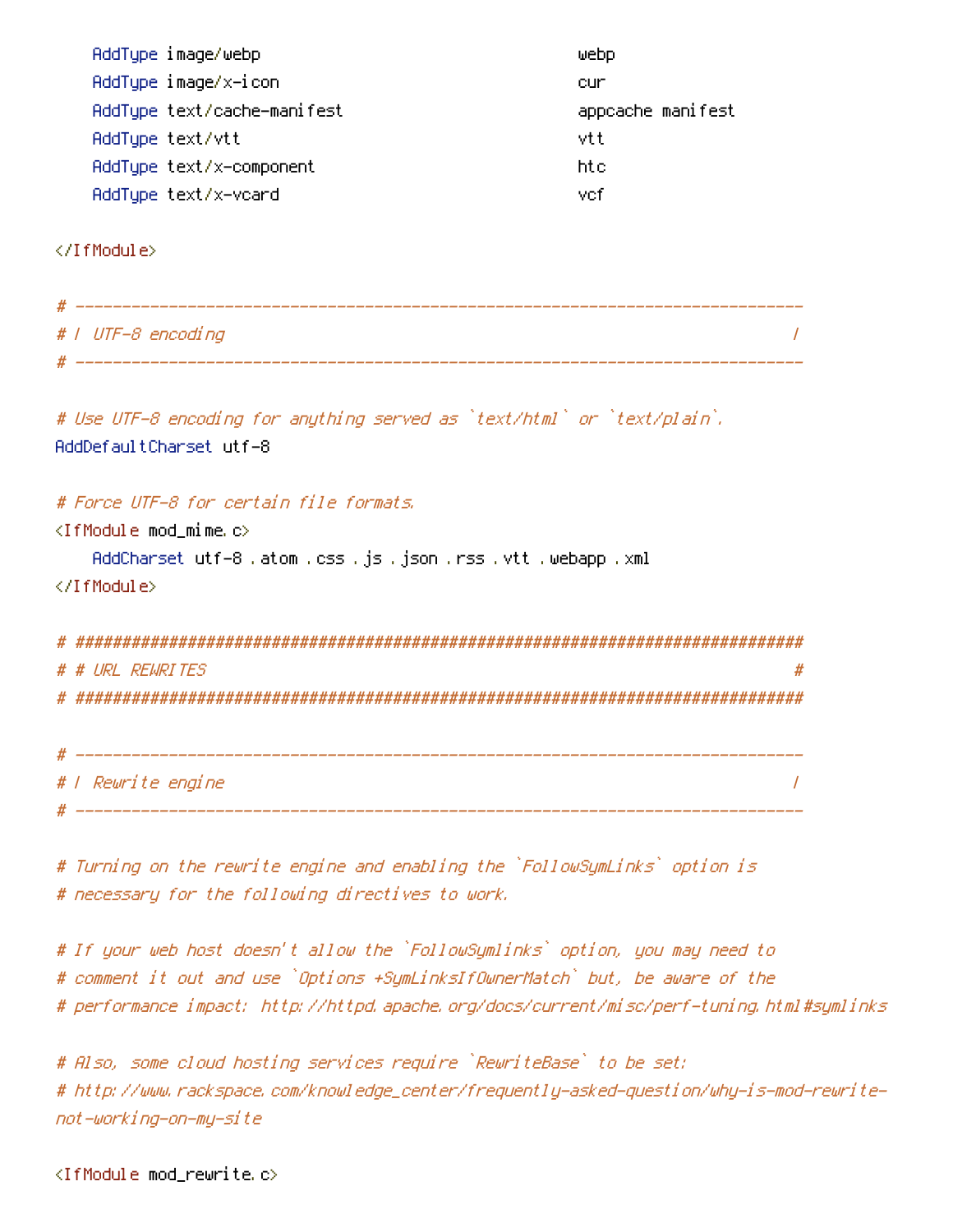Options +FollowSymlinks RewriteEngine On </IfModule>

# ----------------------------------

# | Suppressing / Forcing the "www." at the beginning of URLs | # ------------------------------------------------------------------------------

# The same content should never be available under two different URLs especially # not with and without "www." at the beginning. This can cause SEO problems # (duplicate content), therefore, you should choose one of the alternatives and # redirect the other one.

# By default option 1 (no "www.") is activated: # http://no-www.org/faq.php?q=class\_b

# If you'd prefer to use option 2, just comment out all the lines from option 1 # and uncomment the ones from option 2.

# IMPORTANT: NEVER USE BOTH RULES AT THE SAME TIME!

# - - - - - - - - - - - - - - - - - - - - - - - - - - - - - - - - - - - - - - -

# Option 1: rewrite www.example.com <sup>→</sup> example.com

#<IfModule mod\_rewrite.c>

- # RewriteCond %{HTTPS} !=on
- # RewriteCond %{HTTP\_HOST} ^www\.(.+)\$ [NC]
- # RewriteRule ^ http://%1%{REQUEST\_URI} [R=301,L]

```
#</IfModule>
```
# - - - - - - - - - - - - - - - - - - - - - - - - - - - - - - - - - - - - - - -

# Option 2: rewrite example.com <sup>→</sup> www.example.com

# Be aware that the following might not be <sup>a</sup> good idea if you use "real" # subdomains for certain parts of your website.

<IfModule mod\_rewrite.c> RewriteCond %{HTTPS} !=on RewriteCond %{HTTP\_HOST} ^nicoco\.de [NC]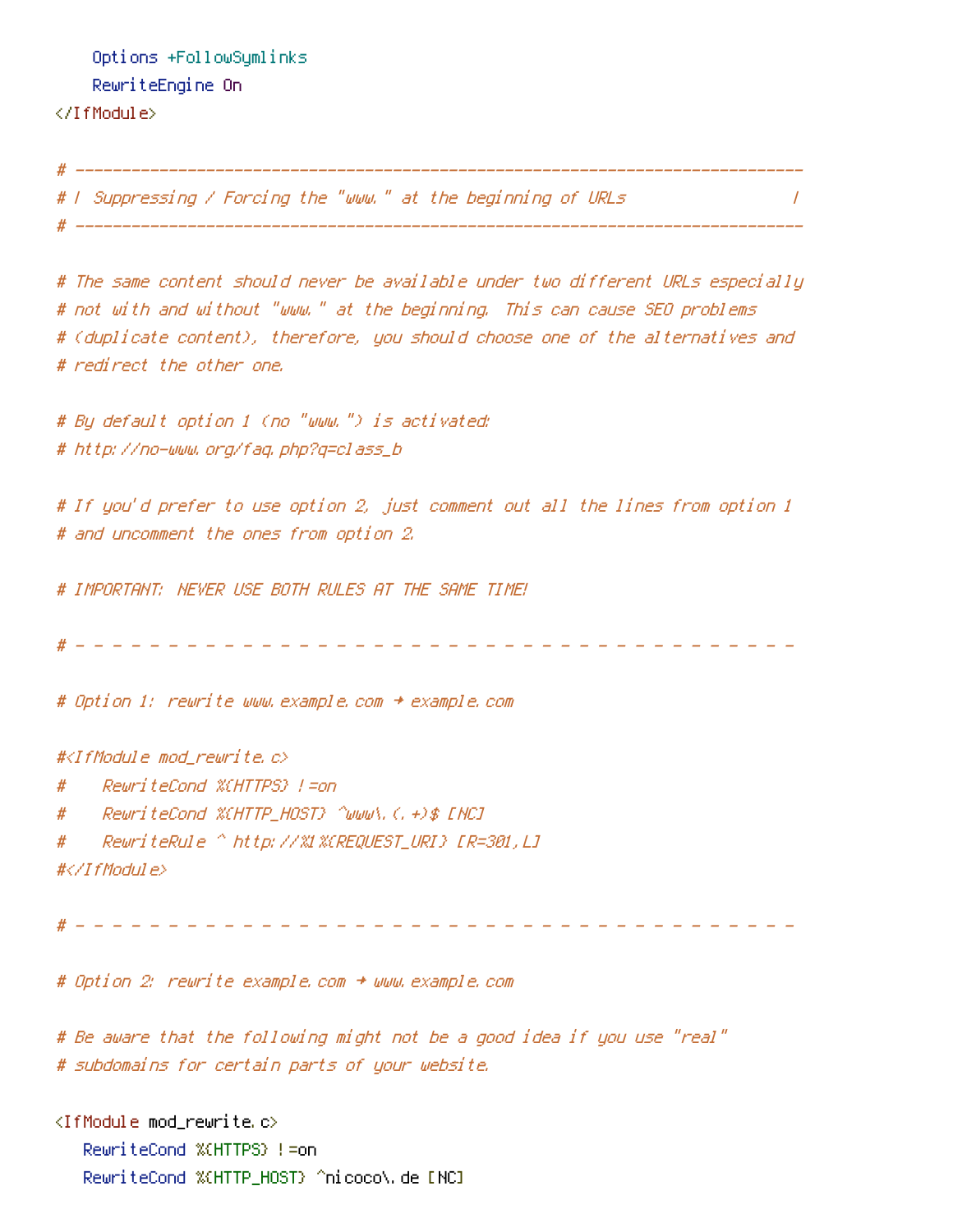```
RewriteCond %{SERVER_ADDR} !=127.0.0.1
   RewriteCond %(SERVER ADDR) !=::1
   RewriteRule ^(.*)$ http://www.nicoco.de/$1 [R=301,L]
   RewriteCond %{HTTPS} !=on
   RewriteCond %{REQUEST_URI} !^wordpress
   RewriteCond %{REQUEST_FILENAME} !-f
   RewriteCond %{REQUEST_FILENAME} !-d
   RewriteRule ^(.*)$ /#!/$1 [L]
</IfModule>
\triangleleftIfModule mod rewrite.c>RewriteEngine On
  # If an existing asset or directory is requested go to it as it is
  RewriteCond %{DOCUMENT_ROOT}%{REQUEST_URI} -f [OR]
  RewriteCond %{DOCUMENT_ROOT}%{REQUEST_URI} -d
  RewriteRule ^{\wedge} - [L]
  # If the requested resource doesn't exist, use index.html
  RewriteRule ^ /index.html
</IfModule>
# ##############################################################################
# # SECURITY
# ##############################################################################
```

| # |                  |  |
|---|------------------|--|
|   | #   Clickjacking |  |
| # |                  |  |

# Protect web site against clickjacking.

# The example below sends the `X-Frame-Options` response header with the value # `DENY`, informing browsers not to display the web page content in any frame.

# This might not be the best setting for everyone. You should read about the # other two possible values for `X-Frame-Options`: `SAMEORIGIN` and `ALLOW-FROM` # http://tools.ietf.org/html/rfc7034#section-2.1.

# Keep in mind that while you could send the `X-Frame-Options` header for all # of your site's pages, this has the potential downside that it forbids even # non-malicious framing of your content (e.g.: when users visit your site using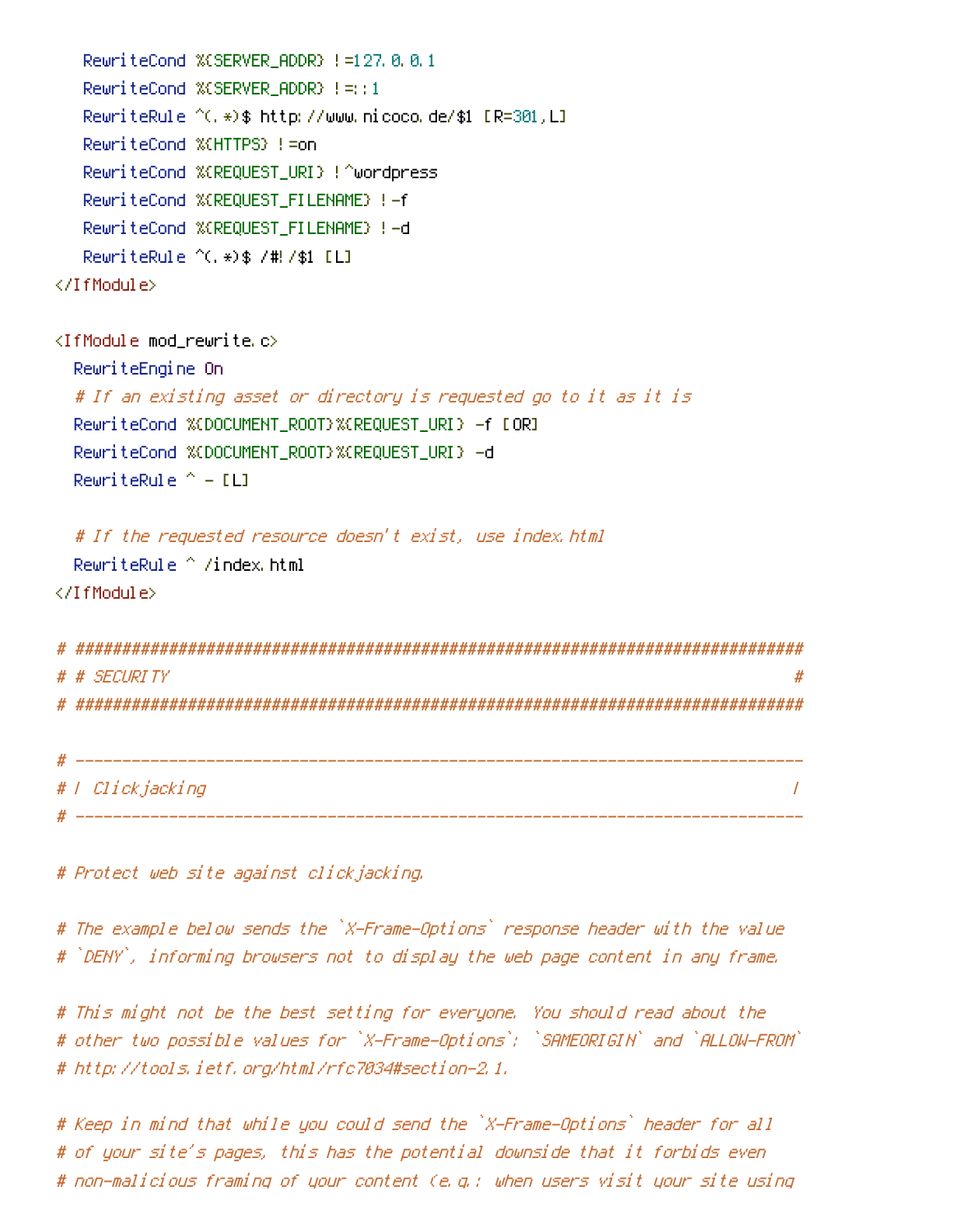# <sup>a</sup> Google Image Search results page).

# Nonetheless, you should ensure that you send the `X-Frame-Options` header for # all pages that allow <sup>a</sup> user to make <sup>a</sup> state changing operation (e.g: pages # that contain one-click purchase links, checkout or bank-transfer confirmation # pages, pages that make permanent configuration changes, etc.).

# non-malicious framing of your content (e.g.: when users visit your site using

# Sending the `X-Frame-Options` header can also protect your web site against # more than just clickjacking attacks: https://cure53.de/xfo-clickjacking.pdf.

# http://tools.ietf.org/html/rfc7034 # http://blogs.msdn.com/b/ieinternals/archive/2010/03/30/combating-clickjacking-with-xframe-options.aspx

# https://www.owasp.org/index.php/Clickjacking

# <IfModule mod\_headers.c>

# Header set X-Frame-Options "DENY"

# <FilesMatch "\.(appcache|crx|css|cur|eot|gif|htc|ico|jpe?

g| js| m4a| m4v| manifest| mp4| oex| oga| ogg| ogv| opus| otf| pdf| png| safariextz| svgz? |ttf|vcf|webapp|webm|webp|woff|xml|xpi)\$">

# Header unset X-Frame-Options

# </FilesMatch>

# </IfModule>

# ------------------------------------------------------------------------------ # | Content Security Policy (CSP) | # ------------------------------------------------------------------------------

# You can mitigate the risk of cross-site scripting and other content-injection # attacks by setting <sup>a</sup> Content Security Policy which whitelists trusted sources # of content for your site.

# The example header below allows ONLY scripts that are loaded from the current # site's origin (no inline scripts, no CDN, etc). This almost certainly won't # work as-is for your site!

# For more details on how to craft <sup>a</sup> reasonable policy for your site, read: # http://html5rocks.com/en/tutorials/security/content-security-policy (or the # specification: http://w3.org/TR/CSP). Also, to make things easier, you can # use an online CSP header generator such as: http://cspisawesome.com/.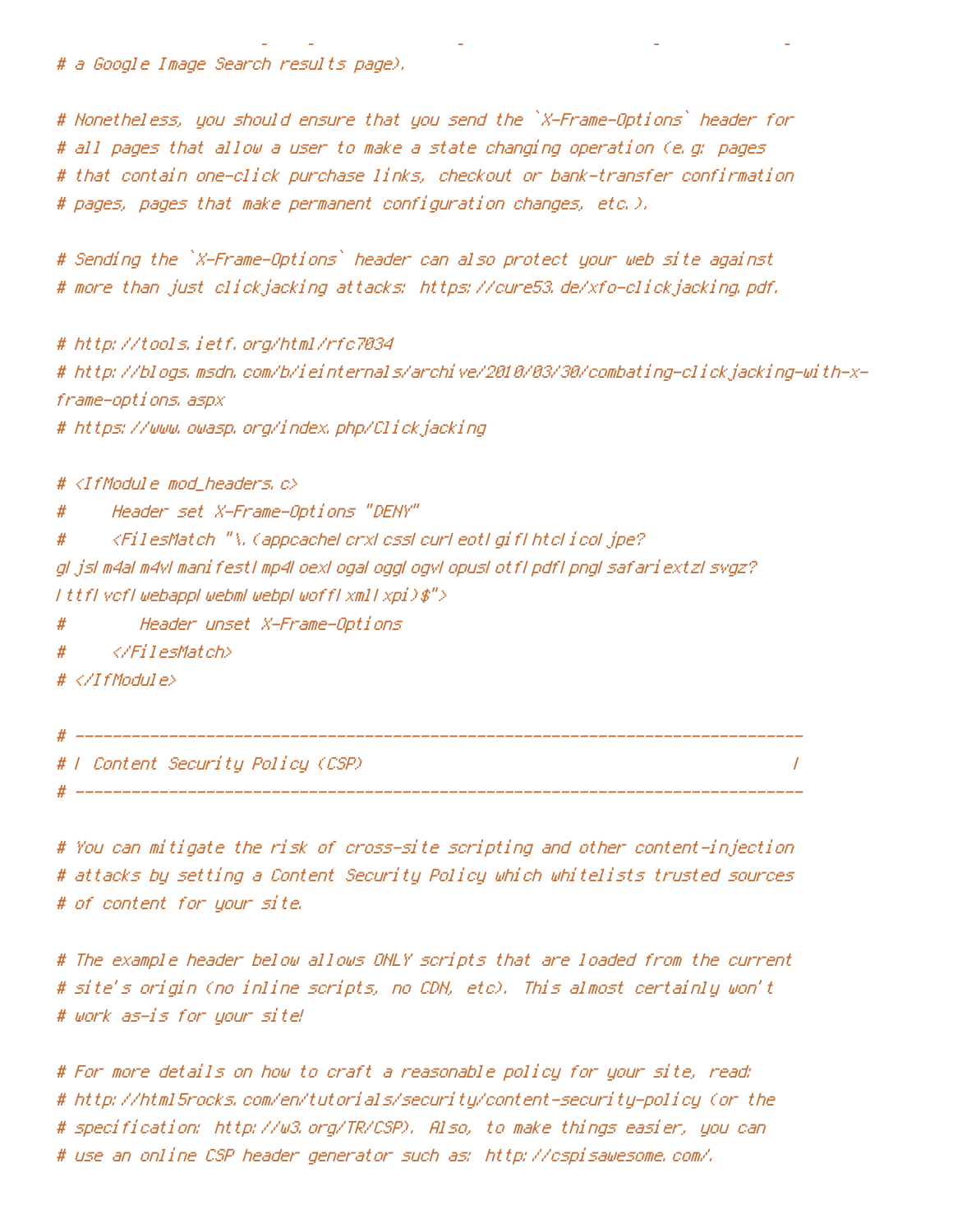# <IfModule mod\_headers.c>

# Header set Content-Security-Policy "script-src 'self'; object-src 'self'" # <FilesMatch "\.(appcache|crx|css|cur|eot|gif|htc|ico|jpe? g|js|m4a|m4v|manifest|mp4|oex|oga|ogg|ogv|opus|otf|pdf|png|safariextz|svgz? |ttf|vcf|webapp|webm|webp|woff|xml|xpi)\$"> # Header unset Content-Security-Policy # </FilesMatch> # </IfModule>

| # |                 |
|---|-----------------|
|   | #   File access |
| # |                 |

# Block access to directories without <sup>a</sup> default document. # Usually you should leave this uncommented because you shouldn't allow anyone # to surf through every directory on your server (which may includes rather # private places like the CMS's directories).

<IfModule mod\_autoindex.c> Options -Indexes </IfModule>

# - - - - - - - - - - - - - - - - - - - - - - - - - - - - - - - - - - - - - - -

# Block access to hidden files and directories. # This includes directories used by version control systems such as Git and SVN.

<IfModule mod\_rewrite.c> RewriteCond %{SCRIPT\_FILENAME} -d [OR] RewriteCond %{SCRIPT\_FILENAME} -f RewriteRule "(^|/)\." - [F] </IfModule>

# - - - - - - - - - - - - - - - - - - - - - - - - - - - - - - - - - - - - - - -

# Block access to backup and source files. # These files may be left by some text editors and can pose <sup>a</sup> great security # danger when anyone has access to them.

<FilesMatch "(^#.\*#|\.(bak|config|dist|fla|inc|ini|log|psd|sh|sql|sw[op])|~)\$">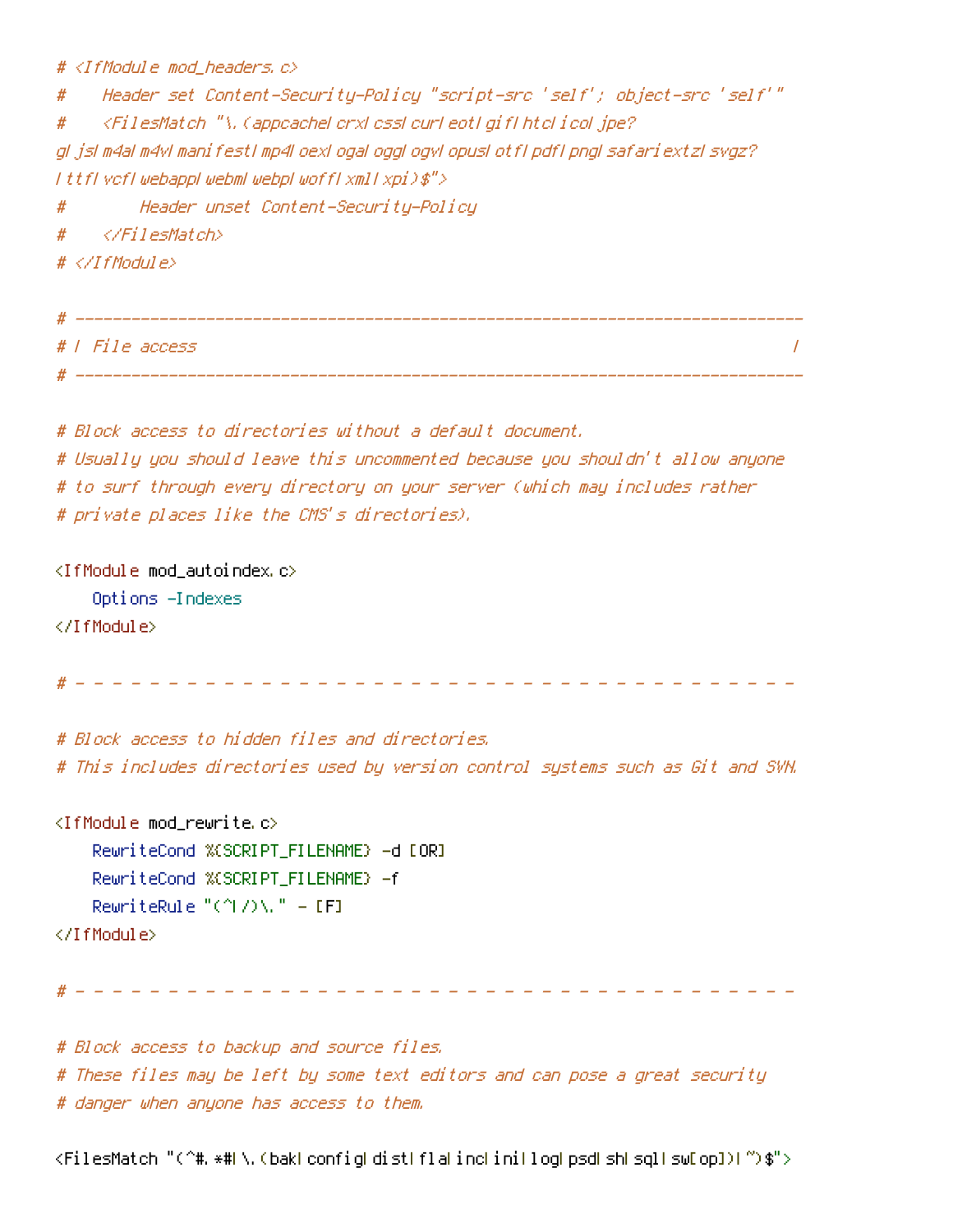```
# Apache < 2.3
<IfModule !mod_authz_core.c>
    Order allow,deny
    Deny from all
    Satisfy All
</IfModule>
```

```
# Apache ≥ 2.3
<IfModule mod_authz_core.c>
    Require all denied
</IfModule>
```
</FilesMatch>

| # |                                       |  |
|---|---------------------------------------|--|
|   | #   Reducing MIME-type security risks |  |
| # |                                       |  |

# Prevent some browsers from MIME-sniffing the response.

- # This reduces exposure to drive-by download attacks and should be enable
- # especially if the web server is serving user uploaded content, content
- # that could potentially be treated by the browser as executable.

```
# http://blogs.msdn.com/b/ie/archive/2008/07/02/ie8-security-part-v-comprehensive-
protection.aspx
```
# http://msdn.microsoft.com/en-us/library/ie/gg622941.aspx

# ------------------------------------------------------------------------------

# http://mimesniff.spec.whatwg.org/

```
<IfModule mod_headers.c>
    Header set X-Content-Type-Options "nosniff"
```
</IfModule>

```
# ------------------------------------------------------------------------------
# | Reflected Cross-Site Scripting (XSS) attacks |
```
# (1) Try to re-enable the Cross-Site Scripting (XSS) filter built into the # most recent web browsers.

- #
- # The filter is usually enabled by default, but in some cases it may be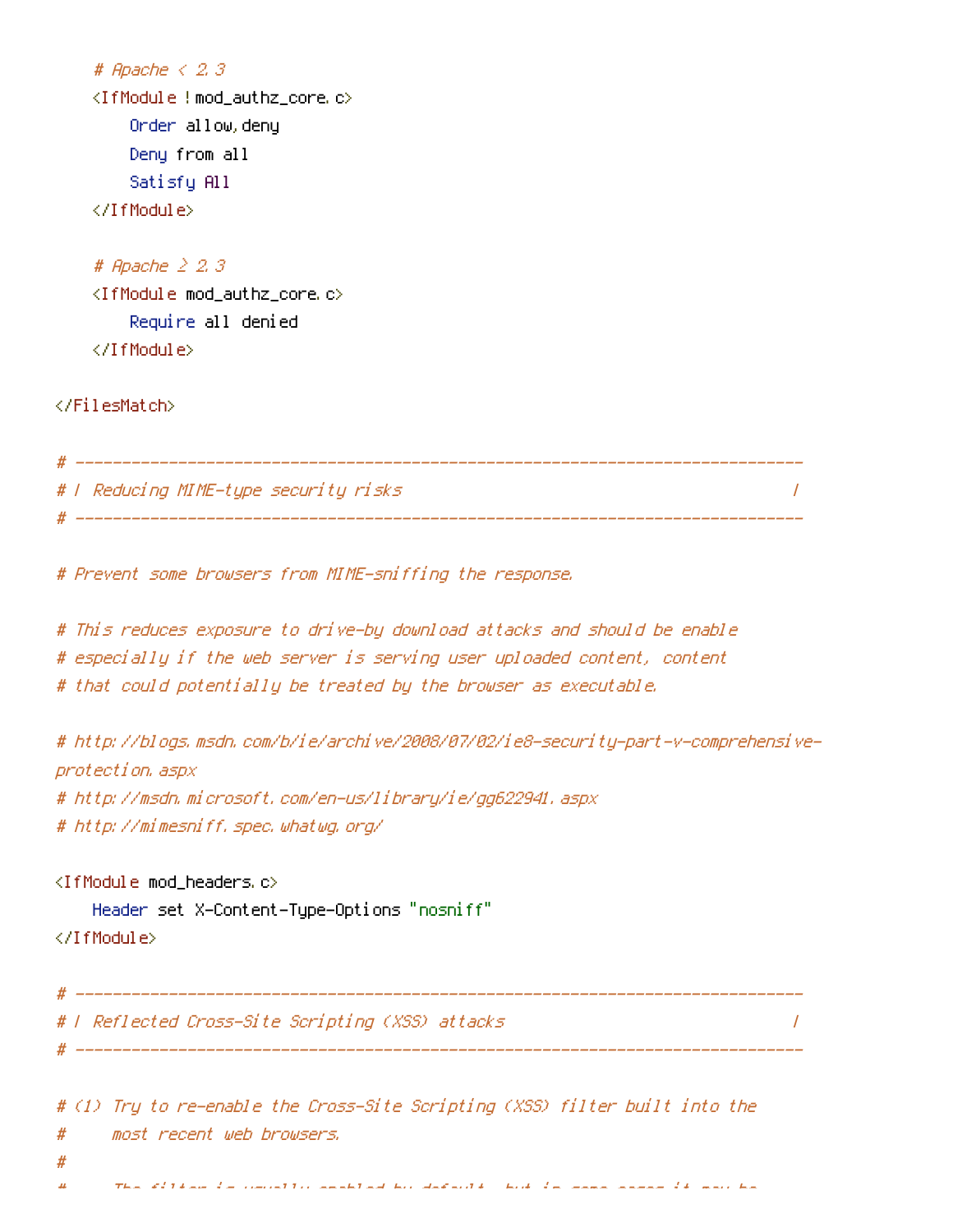```
# The filter is usually enabled by default, but in some cases it may be
# disabled by the user. However, in IE for example, it can be re-enabled
#  just by sending the `X-XSS-Protection` header with the value of `1`.
#
# (2) Prevent web browsers from rendering the web page if a potential reflected
# (a.k.a non-persistent) XSS attack is detected by the filter.
#
# By default, if the filter is enabled and browsers detect a reflected
# XSS attack, they will attempt to block the attack by making the smallest
# possible modifications to the returned web page.
#
# Unfortunately, in some browsers (e.g.: IE), this default behavior may
# allow the XSS filter to be exploited, thereby, it's better to tell
# browsers to prevent the rendering of the page altogether, instead of
# attempting to modify it.
#
# http://hackademix.net/2009/11/21/ies-xss-filter-creates-xss-vulnerabilities
#
# IMPORTANT: Do not rely on the XSS filter to prevent XSS attacks! Ensure that
# you are taking all possible measures to prevent XSS attacks, the most obvious
```

```
# being: validating and sanitizing your site's inputs.
```
# http://blogs.msdn.com/b/ie/archive/2008/07/02/ie8-security-part-iv-the-xss-filter.aspx # http://blogs.msdn.com/b/ieinternals/archive/2011/01/31/controlling-the-internetexplorer-xss-filter-with-the-x-xss-protection-http-header.aspx # https://www.owasp.org/index.php/Cross-site\_Scripting\_%28XSS%29

```
<IfModule mod_headers.c>
```

```
# (1) (2)
   Header set X-XSS-Protection "1; mode=block"
   <FilesMatch "\.(appcache|crx|css|cur|eot|gif|htc|ico|jpe?
g|js|m4a|m4v|manifest|mp4|oex|oga|ogg|ogv|opus|otf|pdf|png|safariextz|svgz?
|ttf|vcf|webapp|webm|webp|woff|xml|xpi)$">
      Header unset X-XSS-Protection
   </FilesMatch>
</IfModule>
# ------------------------------------------------------------------------------
# | Secure Sockets Layer (SSL) |
# ------------------------------------------------------------------------------
```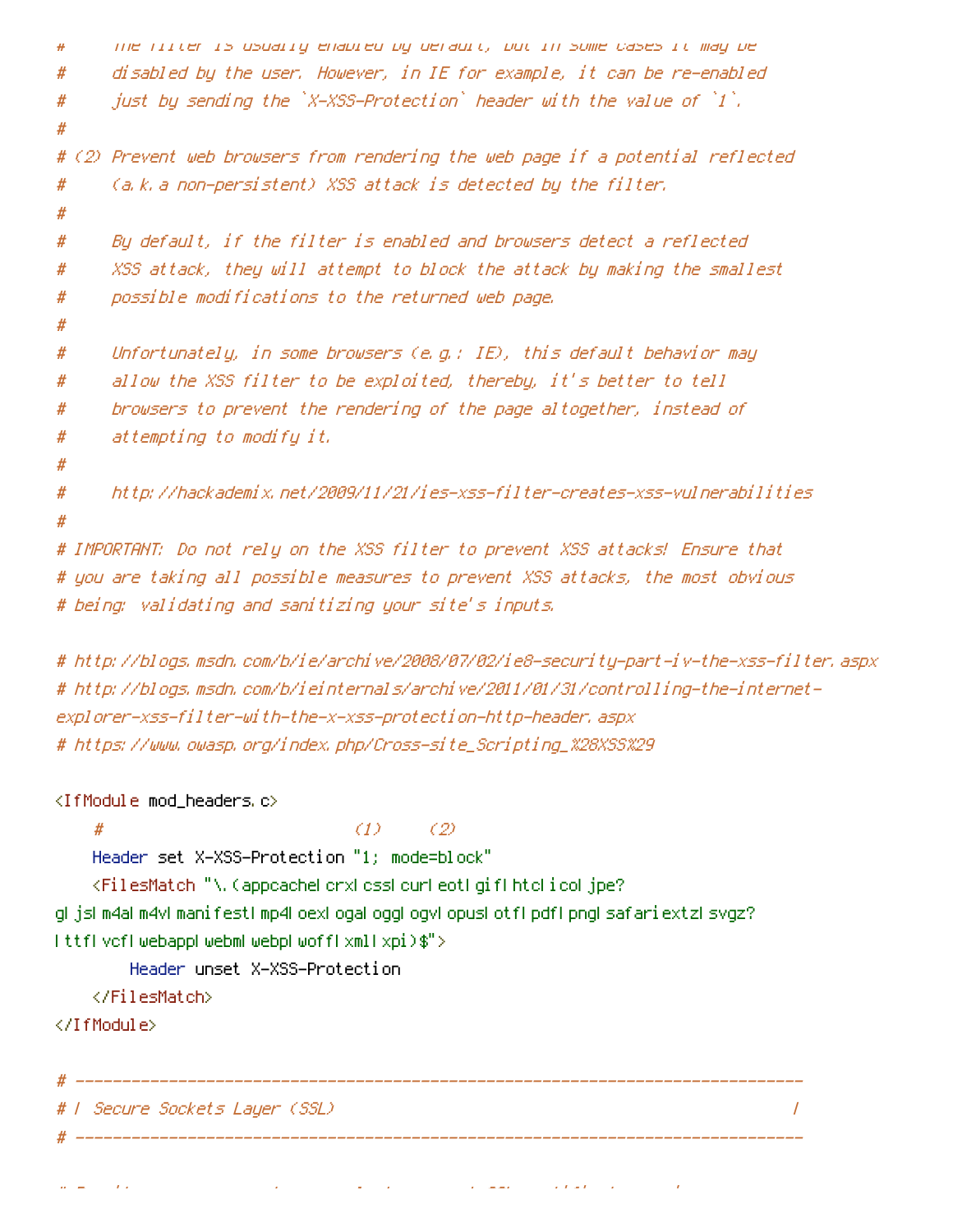# Rewrite secure requests properly to prevent SSL certificate warnings, e.g.: # prevent `https://www.example.com` when your certificate only allows # `https://secure.example.com`.

# <IfModule mod\_rewrite.c>

# RewriteCond %{SERVER\_PORT} !^443

# RewriteRule ^ https://example-domain-please-change-me.com%{REQUEST\_URI} [R=301,L] # </IfModule>

|  |  |  |  | #   HTTP Strict Transport Security (HSTS) |  |  |
|--|--|--|--|-------------------------------------------|--|--|

# ------------------------------------------------------------------------------

# Force client-side SSL redirection.

# If <sup>a</sup> user types "example.com" in his browser, the above rule will redirect # him to the secure version of the site. That still leaves <sup>a</sup> window of oppor- # tunity (the initial HTTP connection) for an attacker to downgrade or redirect # the request. The following header ensures that browser will ONLY connect to # your server via HTTPS, regardless of what the users type in the address bar. # http://tools.ietf.org/html/draft-ietf-websec-strict-transport-sec-14#section-6.1 # http://www.html5rocks.com/en/tutorials/security/transport-layer-security/

# (!) Remove the `includeSubDomains` optional directive if the subdomains are # not using HTTPS.

# <IfModule mod\_headers.c>

# Header set Strict-Transport-Security "max-age=16070400; includeSubDomains" # </IfModule>

# ------------------------------------------------------------------------------ # | Server software information | # ------------------------------------------------------------------------------

# Avoid displaying the exact Apache version number, the description of the # generic OS-type and the information about Apache's compiled-in modules.

# ADD THIS DIRECTIVE IN THE `httpd.conf` AS IT WILL NOT WORK IN THE `.htaccess`!

# ServerTokens Prod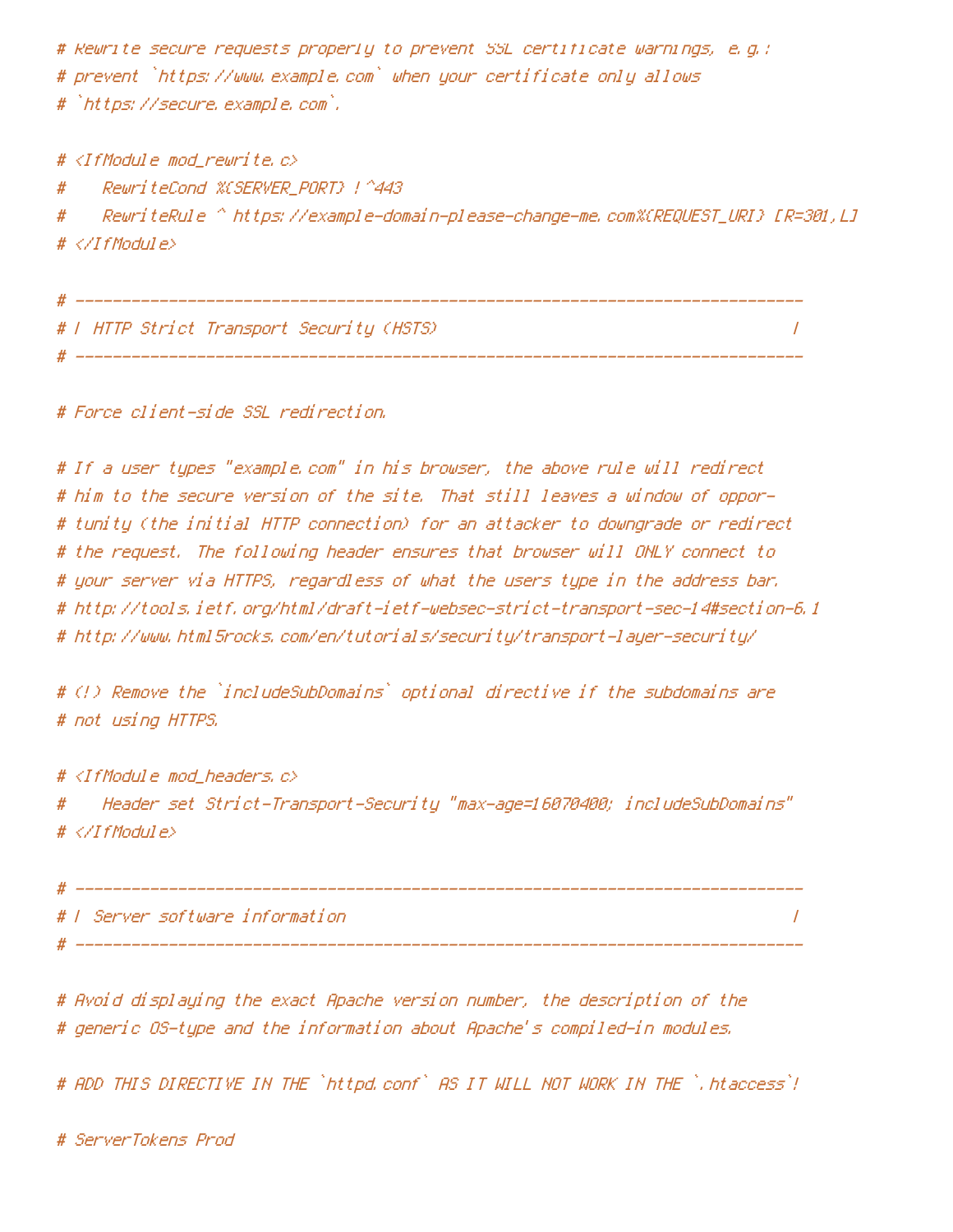```
# ##############################################################################
# # WEB PERFORMANCE #
# ##############################################################################
 # ------------------------------------------------------------------------------
# | Compression |
 # ------------------------------------------------------------------------------
<IfModule mod_deflate.c>
    # Force compression for mangled headers.
    # http://developer.yahoo.com/blogs/ydn/posts/2010/12/pushing-beyond-gzipping
    <IfModule mod_setenvif.c>
        <IfModule mod_headers.c>
            SetEnvIfNoCase ^(Accept-EncodXng|X-cept-Encoding|X{15}|~{15}|-{15})$
\hat{C}((gzipl deflate)\s*,?\s*)+[X^{\prime\prime}-]{4,13}$ HAVE_Accept-Encoding
            RequestHeader append Accept-Encoding "gzip,deflate" env=HAVE_Accept-Encoding
        </IfModule>
    </IfModule>
    # Compress all output labeled with one of the following MIME-types
    # (for Apache versions below 2.3.7, you don't need to enable `mod_filter`
    # and can remove the `<IfModule mod_filter.c>` and `</IfModule>` lines
    # as `AddOutputFilterByType` is still in the core directives).
    \langleIfModule mod filter.c\rangleAddOutputFilterByType DEFLATE application/atom+xml \
                                      application/javascript \
                                      application/json \
                                      application/rss+xml \
                                      application/vnd.ms-fontobject \
                                      application/x-font-ttf \
                                      application/x-web-app-manifest+json \
                                      application/xhtml+xml \
                                      application/xml \
                                      font/opentype \
                                      image/svg+xml \
                                      image/x-icon \
                                      text/css \
                                      text/html \
                                      text/plain \
                                      text/x-component \
```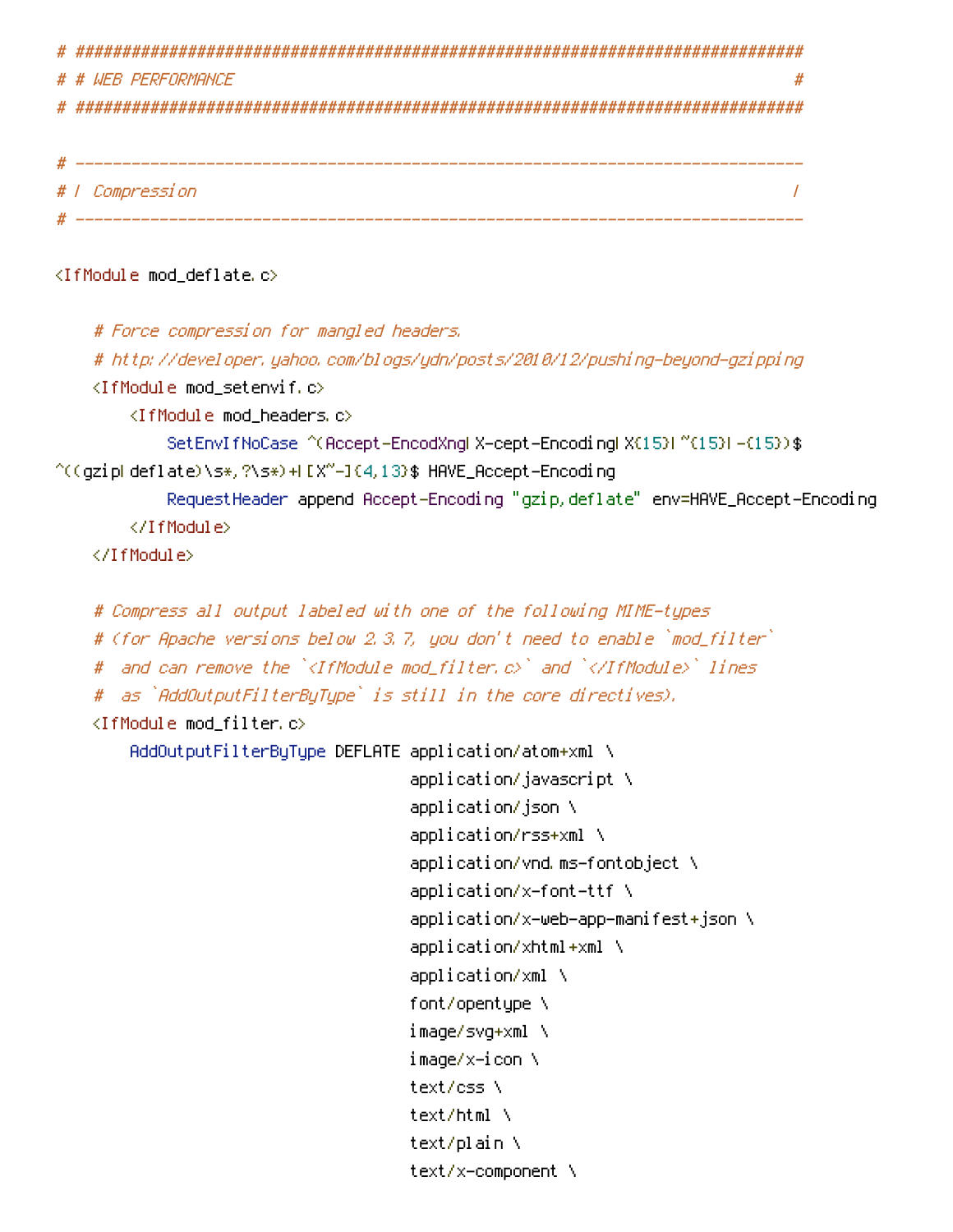```
text/xml
   </IfModule>
   <FilesMatch ".(js|css|html|htm|php)$">
       SetOutputFilter DEFLATE
   </FilesMatch>
</IfModule>
# ------------------------------------------------------------------------------
# | Content transformations |
# ------------------------------------------------------------------------------
# Prevent some of the mobile network providers from modifying the content of
# your site: http://www.w3.org/Protocols/rfc2616/rfc2616-sec14.html#sec14.9.5.
<IfModule mod_headers.c>
  Header set Cache-Control "no-transform"
</IfModule>
# ------------------------------------------------------------------------------
# | ETag removal |
# ------------------------------------------------------------------------------
# Since we're sending far-future expires headers (see below), ETags can
# be removed: http://developer.yahoo.com/performance/rules.html#etags.
# `FileETag None` is not enough for every server.
<IfModule mod_headers.c>
   Header unset ETag
</IfModule>
FileETag None
# ------------------------------------------------------------------------------
# | Expires headers (for better cache control) |
 # ------------------------------------------------------------------------------
```
# The following expires headers are set pretty far in the future. If you don't # control versioning with filename-based cache busting, consider lowering the # cache time for resources like CSS and JS to something like 1 week.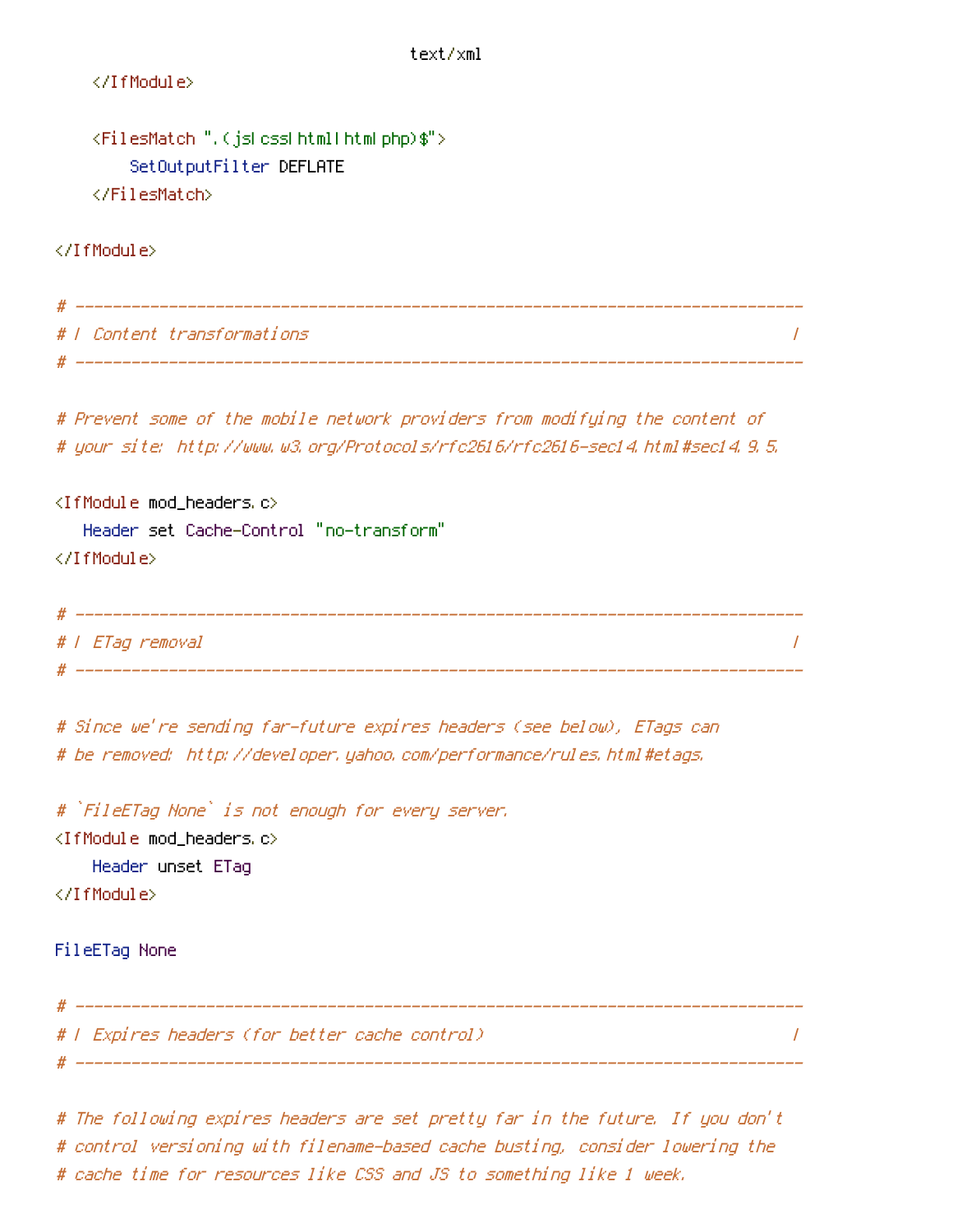$\langle$ IfModule mod\_expires.c>

| ExpiresActive on                                                             |                       |  |                         |
|------------------------------------------------------------------------------|-----------------------|--|-------------------------|
| ExpiresDefault                                                               | "access plus 1 month" |  |                         |
| $# \text{ } \text{CSS}$                                                      |                       |  |                         |
| ExpiresByType text/css                                                       | "access plus 1 year"  |  |                         |
| # Data interchange                                                           |                       |  |                         |
| ExpiresByType application/json                                               |                       |  | "access plus 0 seconds" |
| ExpiresByType application/xml                                                |                       |  | "access plus 0 seconds" |
| ExpiresByType text/xml                                                       |                       |  | "access plus 0 seconds" |
| # Favicon (cannot be renamed!) and cursor images                             |                       |  |                         |
| ExpiresByType image/x-icon                                                   | "access plus 1 week"  |  |                         |
| # HTML components (HTCs)                                                     |                       |  |                         |
| ExpiresByType text/x-component                                               | "access plus 1 month" |  |                         |
| # HTML                                                                       |                       |  |                         |
| ExpiresByType text/html                                                      |                       |  | "access plus 0 seconds" |
| # JavaScript                                                                 |                       |  |                         |
| ExpiresByType application/javascript                                         | "access plus 1 year"  |  |                         |
| # Manifest files                                                             |                       |  |                         |
| ExpiresByType application/x-web-app-manifest+json    "access plus 0 seconds" |                       |  |                         |
| ExpiresByType text/cache-manifest                                            |                       |  | "access plus 0 seconds" |
| # Media                                                                      |                       |  |                         |
| Expi resByType audio/ogg                                                     | "access plus 1 month" |  |                         |
| ExpiresByType image/gif                                                      | "access plus 1 month" |  |                         |
| ExpiresByType image/jpeg                                                     | "access plus 1 month" |  |                         |
| ExpiresByType image/png                                                      | "access plus 1 month" |  |                         |
| ExpiresByType video/mp4                                                      | "access plus 1 month" |  |                         |
| ExpiresByType video/ogg                                                      | "access plus 1 month" |  |                         |
| ExpiresByType video/webm                                                     | "access plus 1 month" |  |                         |
|                                                                              |                       |  |                         |

# Web feeds

ExpiresByType application/atom+xml "access plus 1 hour"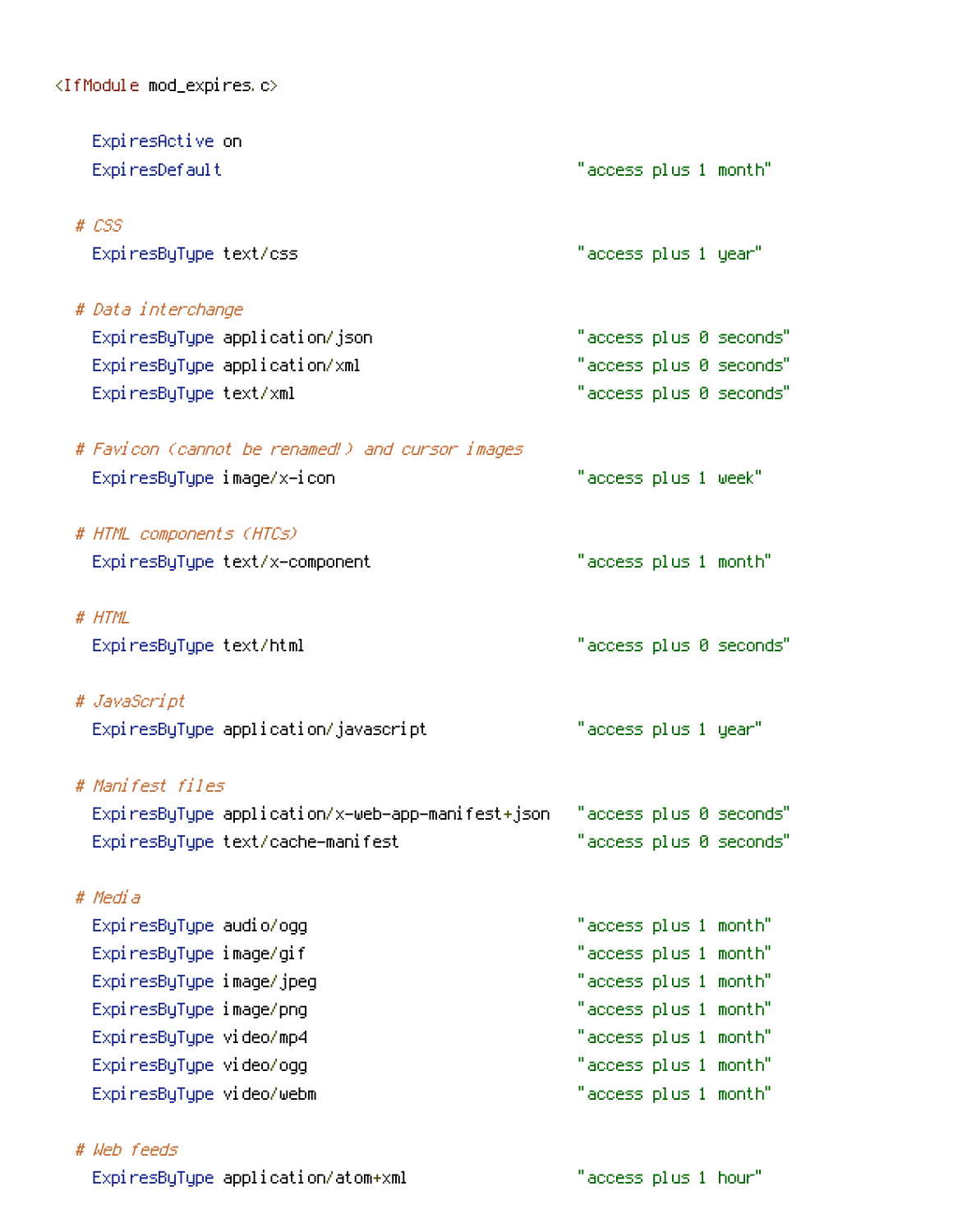|                             | ExpiresByType application/rss+xml           | "access plus 1 hour"  |  |
|-----------------------------|---------------------------------------------|-----------------------|--|
| # Web fonts                 |                                             |                       |  |
|                             | ExpiresByType application/font-woff         | "access plus 1 month" |  |
|                             | ExpiresByType application/vnd.ms-fontobject | "access plus 1 month" |  |
|                             | ExpiresByType application/x-font-ttf        | "access plus 1 month" |  |
| ExpiresByType font/opentype |                                             | "access plus 1 month" |  |
| ExpiresByType image/svg+xml |                                             | "access plus 1 month" |  |

</IfModule>

| #   Filename-based cache busting |  |
|----------------------------------|--|
|                                  |  |

# If you're not using <sup>a</sup> build process to manage your filename version revving, # you might want to consider enabling the following directives to route all # requests such as `/css/style.12345.css` to `/css/style.css`.

# To understand why this is important and <sup>a</sup> better idea than `\*.css?v231`, read: # http://stevesouders.com/blog/2008/08/23/revving-filenames-dont-use-querystring

#  $\triangleleft$  fModule mod rewrite.c> # RewriteCond %{REQUEST\_FILENAME} !-f # RewriteRule ^(.+)\.(\d+)\.(js|css|png|jpe?g|gif)\$ \$1.\$3 [L]

# </IfModule>

```
# ------------------------------------------------------------------------------
# | File concatenation |
```
# ------------------------------------------------------------------------------

```
# Allow concatenation from within specific CSS and JS files, e.g.:
# Inside of `script.combined.js` you could have
# \langle --#include file="libs/jquery.js" -->
# < \langle --#include file="plugins/jquery.idletimer.js" -->
# and they would be included into this single file.
```
# <IfModule mod\_include.c>

- # <FilesMatch "\.combined\.js\$">
- # Options +Includes
- # AddOutputFilterByType INCLUDES application/javascript application/json